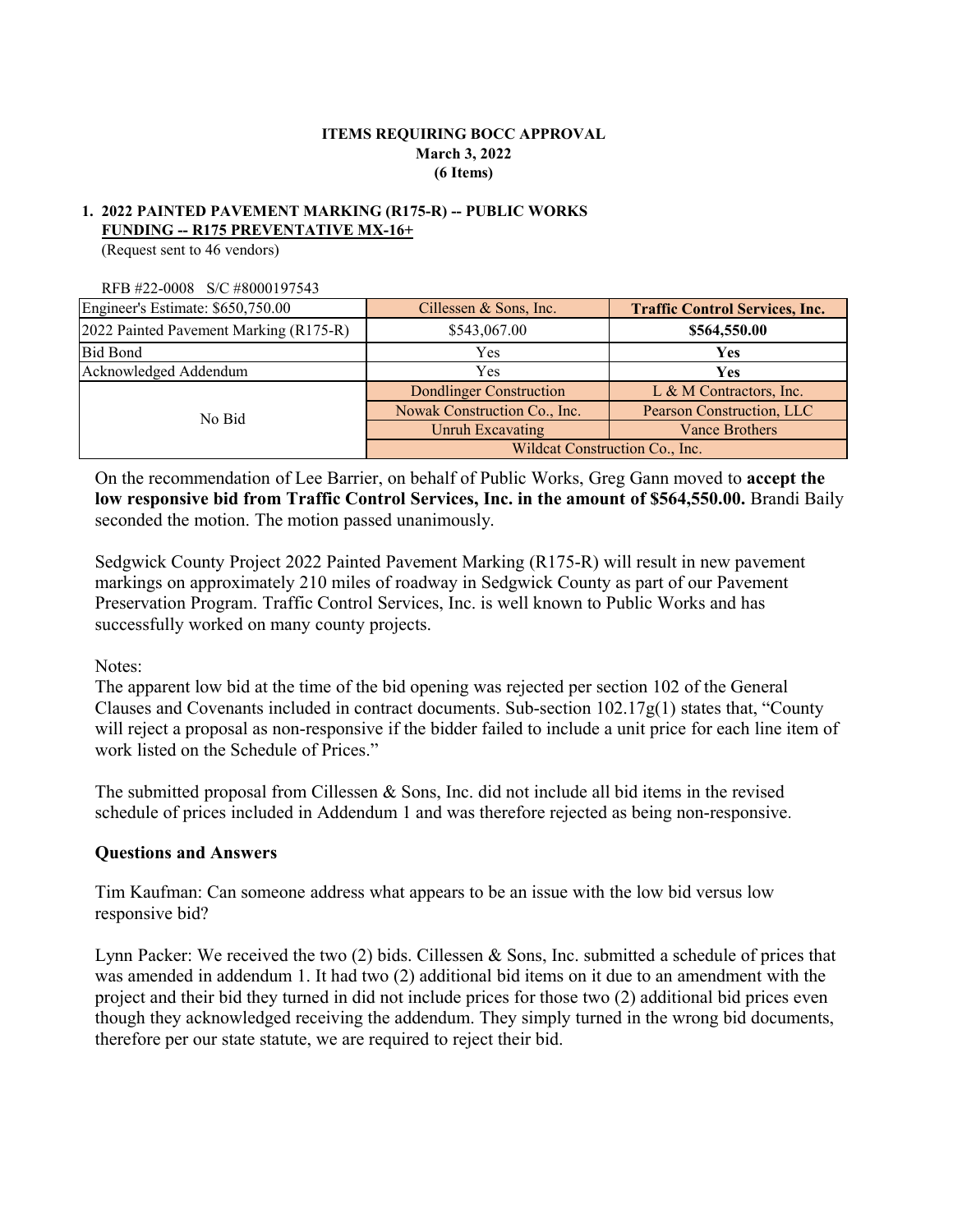## **FUNDING -- B506 BRIDGE ON 85TH NORTH BTWN OLIVER & WOOD 2. BRIDGE IMPROVEMENTS (B506) -- PUBLIC WORKS**

(Request sent to 46 vendors)

| RFB #22-0009 S/C #8000197542               |                                |                                     |                                 |  |
|--------------------------------------------|--------------------------------|-------------------------------------|---------------------------------|--|
| Engineer's Estimate: \$750,678.00          | Bridges, Inc.                  | Dondlinger & Sons Construction, Co. | King Construction Company, Inc. |  |
| Bridge Improvements (B506) 598-30-1456;    |                                |                                     |                                 |  |
| Bridge on 85th Street North between Oliver | \$727,792.32                   | \$890,285.40                        | \$686,915.50                    |  |
| Ave. and Woodlawn Blvd.                    |                                |                                     |                                 |  |
| <b>Bid Bond</b>                            | Yes                            | Yes                                 | Yes                             |  |
| Acknowledged Addenda                       | Yes                            | Yes                                 | Yes                             |  |
| No Bid                                     | Nowak Construction Co., Inc.   | Unruh Excavating                    | <b>Vance Brothers</b>           |  |
|                                            | Wildcat Construction Co., Inc. |                                     |                                 |  |

On the recommendation of Lee Barrier, on behalf of Public Works, Tim Myers moved to **accept the low bid from King Construction Company, Inc. in the amount of \$686,915.50.** Greg Gann seconded the motion. The motion passed unanimously.

Sedgwick County CIP Project B506 will replace a bridge originally constructed in 1964, located on 85th Street North between Oliver Ave. and Woodlawn Blvd. The bridge is structurally deficient with a sufficiency rating of 44.4 out of 100. Load restrictions are currently in place for this bridge. King Construction Company, Inc. is well known to Public Works and has successfully worked on many county projects.

## **Questions and Answers**

Greg Gann: Will a replacement plan effectively close 85th Street North during reconstruction or replacement?

Lynn Packer: Yes. This will close down a section of the road while it is being replaced.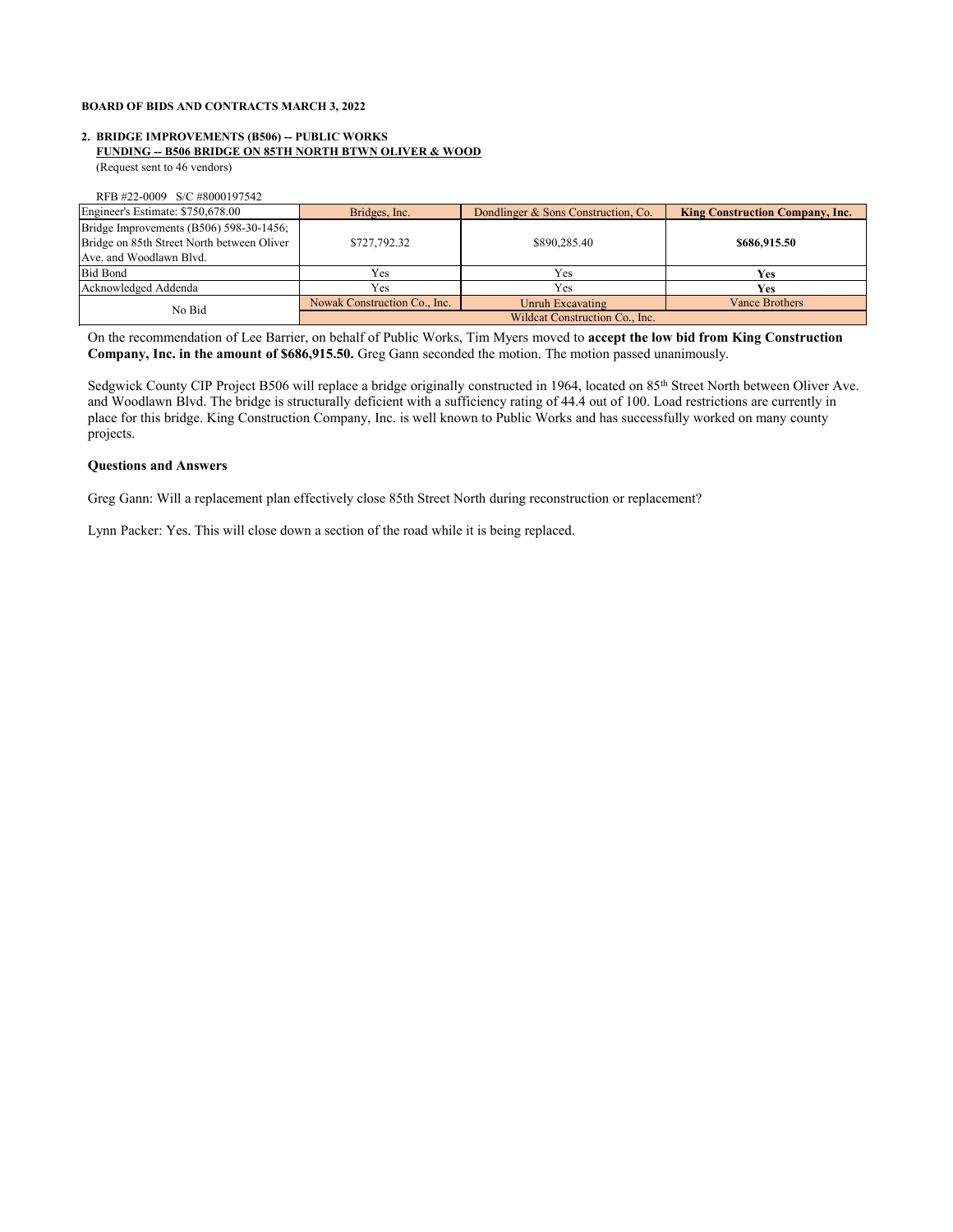## **FUNDING -- 911 TELEPHONE TAX 3. AAC UPGRADE 911 PHONE SYSTEM -- EMERGENCY COMMUNICATIONS**

(Sole Source)

#### #22-2016 S/C #8000197701

|                                                         | <b>Kansas 9-1-1 Coordinating Council</b> |
|---------------------------------------------------------|------------------------------------------|
| Set-Up Cost                                             | \$59,000.00                              |
| Annual Cost Sharing Estimate not to exceed \$12,000.00* | \$12,000.00 per year                     |

On the recommendation of Lee Barrier, on behalf of Emergency Communications, Jeff Bush moved to **accept the quote from Kansas 9-1-1 Coordinating Council for a one-time set-up cost of \$59,000.00 and authorize continued annual support renewals per contract language.** Tim Myers seconded the motion. The motion passed unanimously.

Emergency Communications is currently in contract with Kansas 9-1-1 Coordinating Council for participation in the Statewide Call Handling System, this system has been in place since 2017.

Emergency Communications would like to upgrade the current software system to include the Automatic Abandoned Callback (AAC) feature of the system, which allows abandoned 911 calls to be automatically redialed and an electronic messaging system utilized to attempt to confirm or deny the existence of an emergency.

Notes:

\*The annual estimate is \$12,000.00, cost could be less each year depending on how many counties add this to their system as the county is currently participating in a cost sharing model for some of the maintenance of this feature.

## **Questions and Answers**

Greg Gann: This system will certainly increase efficiencies for 911 staff and timed saved, correct?

Elora Forshee: Yes, indeed it will. Currently our practice is we manually call back every one of these abandoned cell phone calls. That is to the tune of 91,033 calls last year. That is going up every year steadily. It is a big time waster for us as we have smart technology on watches and cell phones and every other gadget that can call 911. We just expect to see that increase. Having that automated without manual intervention would be a big time saver for us.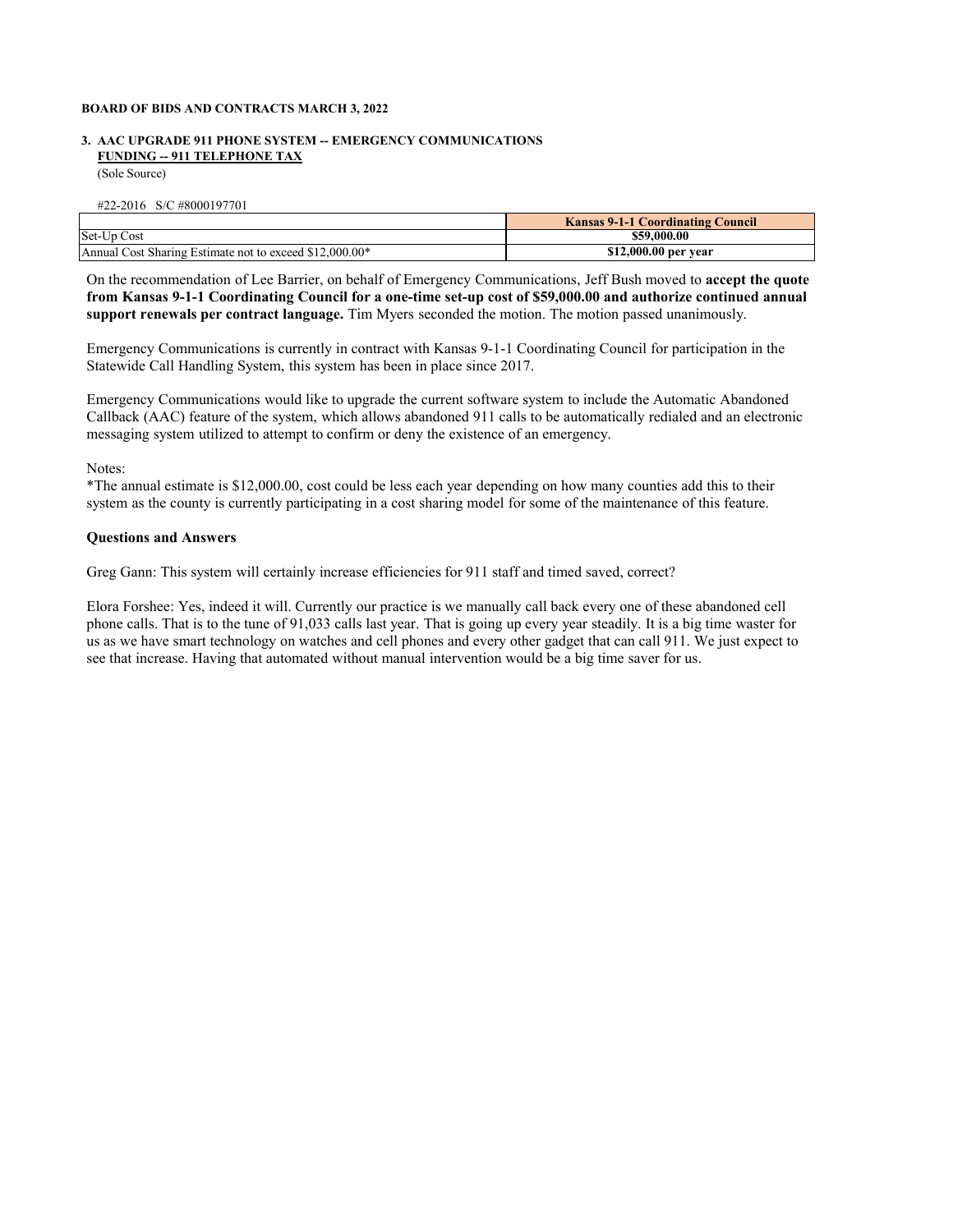#### **4. COMMUNITY E-WASTE COLLECTION EVENT -- ENVIRONMENTAL RESOURCES FUNDING - ENVIRONMENTAL RESOURCES**

(Request sent to 38 vendors)

| RFP #22-0006 Contract                                                                                                |                                      |                                     |                                                   |
|----------------------------------------------------------------------------------------------------------------------|--------------------------------------|-------------------------------------|---------------------------------------------------|
|                                                                                                                      | <b>Dynamic Recycling, Inc.</b>       |                                     |                                                   |
| Community E-Waste Collection Event - Lump sum event cost for two (2) weekends<br>(Thursday-Saturday) Spring of 2022. |                                      | \$161,400.00                        |                                                   |
| Per pound, collected material                                                                                        | \$0.24                               |                                     |                                                   |
|                                                                                                                      | Air Capital Waste                    | <b>Allmetal Recycling</b>           | <b>Cascade Asset</b><br>Management,<br><b>LLC</b> |
| No Bid                                                                                                               | Electronix Recyclers, Inc.           | <b>Emergent Systems</b><br>Exchange | Results<br>Technology                             |
|                                                                                                                      | Starkey, Inc.                        | Terra Cycle Regulated<br>Waste      | Waste<br>Connections of<br>Kansas                 |
|                                                                                                                      | Wichita Iron & Metals<br>Corporation | Wichita Material Recovery, LLC      |                                                   |

On the recommendation of Britt Rosencutter, on behalf of Environmental Resources, Greg Gann moved to **accept the proposal from Dynamic Recycling, Inc. for a cost of \$161,400.00 and a collection rate of \$0.24 per pound for the duration of the event.**  Tim Myers seconded the motion. The motion passed unanimously.

A review committee comprised of Susan Erlenwein and Cindy Le - Environmental Resources; Jon Medlam - Public Works; and Britt Rosencutter - Purchasing reviewed and scored the response based on criteria set forth in the RFP. Dynamic Recycling, Inc. was recommended for award.

This event will be held on two (2) weekends (Thursday through Saturday starting April 21, 2022 and April 28, 2022 ) this spring at the Public Works' West Yard. The awarded vendor is responsible for equipment and staffing to facilitate event days to include: collection of materials from customer vehicles, weighing and tracking materials collected for reporting back to the county, loading material onto trucks for transport back to their facility, and event site preparation and clean-up. The vendor will recycle all material collected through appropriate domestic recycling facilities following laws and standards that govern recycling. The vendor will also shred or drill all hard drives received during the event.

The last event was conducted over two (2) consecutive weekends in April 2020. That event resulted in 562,356 lbs. of E-waste material collected.

#### Notes:

Dynamic Recycling, Inc. provided an extremely detailed and thorough response including references who have utilized their services for similar large scale events over multiple years and is the vendor we used for our last event.

I would like to start with saying this is a proposal not a bid. Proposals are scored based on criteria set forth in the RFP. There are five (5) components to this RFP.

| Component                                                                                               | Points |
|---------------------------------------------------------------------------------------------------------|--------|
| A. Demonstrate clearly and completely your organization's ability and capacity to meet all Scope or     | 40     |
| Work requirements, including specific details as to how items will be achieved. Yes or No answers       |        |
| may result in lower scoring for this section.                                                           |        |
| B. Quality of references detailing performance of proposed services that will verify service levels and | 20     |
| capability of the respondent to provide a thorough solution.                                            |        |
| C. Proposing the services described herein with the most advantageous and prudent methodology to the    | 20     |
| county.                                                                                                 |        |
| D. Following all instructions and meeting firm requirements.                                            | 10     |
| E. Overall cost of the proposal*                                                                        | 10     |
|                                                                                                         |        |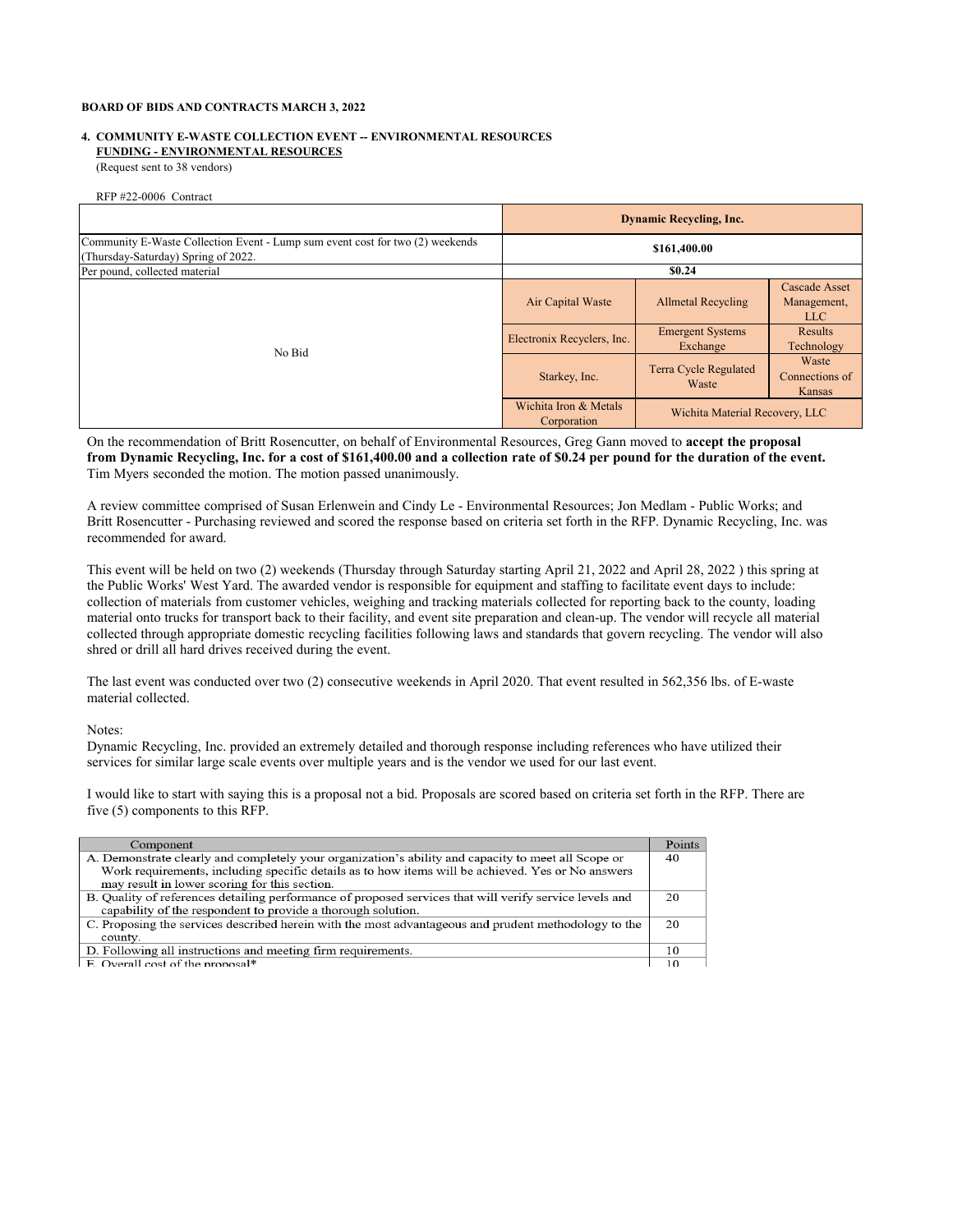## **FUNDING -- ENTERPRISE RESOURCE PLANNING (ERP) 5. CAPITAL IMPROVEMENT PLAN (CIP) PROJECTS APPLICATION/SOFTWARE SOLUTION -- ENTERPRISE RESOURCE PLANNING (ERP)**

(Request sent to 359 vendors)

RFP #21-0070 Contract

|                    | ATSER Systems, Inc.               | <b>Century Business Technologies</b><br>Inc. | ClearGov, Inc.      |  |
|--------------------|-----------------------------------|----------------------------------------------|---------------------|--|
| Number of Users    | 25                                | Unlimited                                    | <b>Unlimited</b>    |  |
|                    | <b>Annual Subscription Fee</b>    |                                              |                     |  |
| Year 1*            | \$15,000.00                       | \$36,000.00                                  | \$9,975.00          |  |
| Year 2             | \$15,000.00                       | \$36,000.00                                  | \$19,950.00         |  |
| Year 3             | \$15,000.00                       | \$36,000.00                                  | \$19,950.00         |  |
| Year 4             | \$15,000.00                       | \$36,000.00                                  | \$19,950.00         |  |
| Year 5             | \$15,000.00                       | \$36,000.00                                  | \$19,950.00         |  |
| Total              | \$75,000.00                       | \$180,000.00                                 | \$89,775.00         |  |
|                    |                                   | <b>Implementation Fee</b>                    |                     |  |
|                    | \$50,000.00                       | \$488,000.00                                 | \$3,600.00          |  |
| <b>Grand Total</b> | \$125,000.00                      | \$668,000.00                                 | \$93,375.00         |  |
|                    | Definitive Business Solutions,    | High Touch Inc. dba High Touch               | Infinite - Data LLC |  |
|                    | Inc.                              | Technologies                                 |                     |  |
|                    | 25                                |                                              |                     |  |
| Number of Users    | (Additional users can be added at | Unlimited                                    | Unlimited           |  |
|                    | no additional cost)               |                                              |                     |  |
|                    |                                   | <b>Annual Subscription Fee</b>               |                     |  |
| Year 1             | \$45,000.00                       | \$4,999.00                                   | \$17,500.00         |  |
| Year 2             | \$47,250.00                       | \$4,999.00                                   | \$17,500.00         |  |
| Year 3             | \$49,612.50                       | \$4,999.00                                   | \$17,500.00         |  |
| Year 4             | \$52,093.13                       | \$4,999.00                                   | \$17,500.00         |  |
| Year 5             | \$54,697.78                       | \$4,999.00                                   | \$17,500.00         |  |
| <b>Total</b>       | \$24,995.00<br>\$248,653.41       |                                              | \$87,500.00         |  |
|                    | <b>Implementation Fee</b>         |                                              |                     |  |
|                    | \$0.00                            | \$79,240.00                                  | \$6,100.00          |  |
| <b>Grand Total</b> | \$248,653.41                      | \$104,235.00                                 | \$93,600.00         |  |
|                    | Keenology Corp. dba CIPPlanner    | Professional Engineering                     |                     |  |
|                    | Corp.                             | Consultants, PA (PEC)                        | <b>Ouestica</b>     |  |
|                    |                                   | 66                                           |                     |  |
| Number of Users    | 24                                | (6 Creator, 10 Editor,                       | Unlimited           |  |
|                    | 50 Viewer Level)                  |                                              |                     |  |
|                    |                                   | <b>Annual Subscription Fee</b>               |                     |  |
| Year 1             | \$52,772.80                       | \$0.00                                       | \$59,750.00         |  |
| Year 2             | \$52,772.80                       | \$10,000.00                                  | \$59,750.00         |  |
| Year 3             | \$52,772.80                       | \$10,000.00                                  | \$62,737.50         |  |
| Year 4             | \$52,772.80                       | \$10,000.00                                  | \$65,874.38         |  |
| Year 5             | \$52,772.80                       | \$10,000.00                                  | \$69,168.10         |  |
| <b>Total</b>       | \$263,864.00                      | \$40,000.00                                  | \$317,279.98        |  |
|                    | <b>Implementation Fee</b>         |                                              |                     |  |
|                    | \$97,750.00                       | \$75,000.00                                  | \$66,500.00         |  |
| <b>Grand Total</b> | \$361,614.00                      | \$115,000.00                                 | \$383,779.98        |  |

On the recommendation of Jaimee Witmer, on behalf of Enterprise Resource Planning (ERP), Tim Kaufman moved **to accept the proposal from ClearGov, Inc. for a one (1) time implementation fee of \$3,600.00 and establish contract rates listed above for a period of three (3) years with two (2) one (1) year options to renew, beginning July 1, 2022.**  Brandi Baily seconded the motion. The motion passed unanimously.

A committee comprised of Mike Elpers and Chris Duncan - ERP; Lynn Packer - Public Works; Carli Sanchez - Budget; Andrew Dilts - Facilities Maintenance; and Jaimee Witmer - Purchasing, evaluated all proposal responses based on the criteria set forth in the RFP. ClearGov, Inc. received the highest score and the committee unanimously agreed to accept their proposal.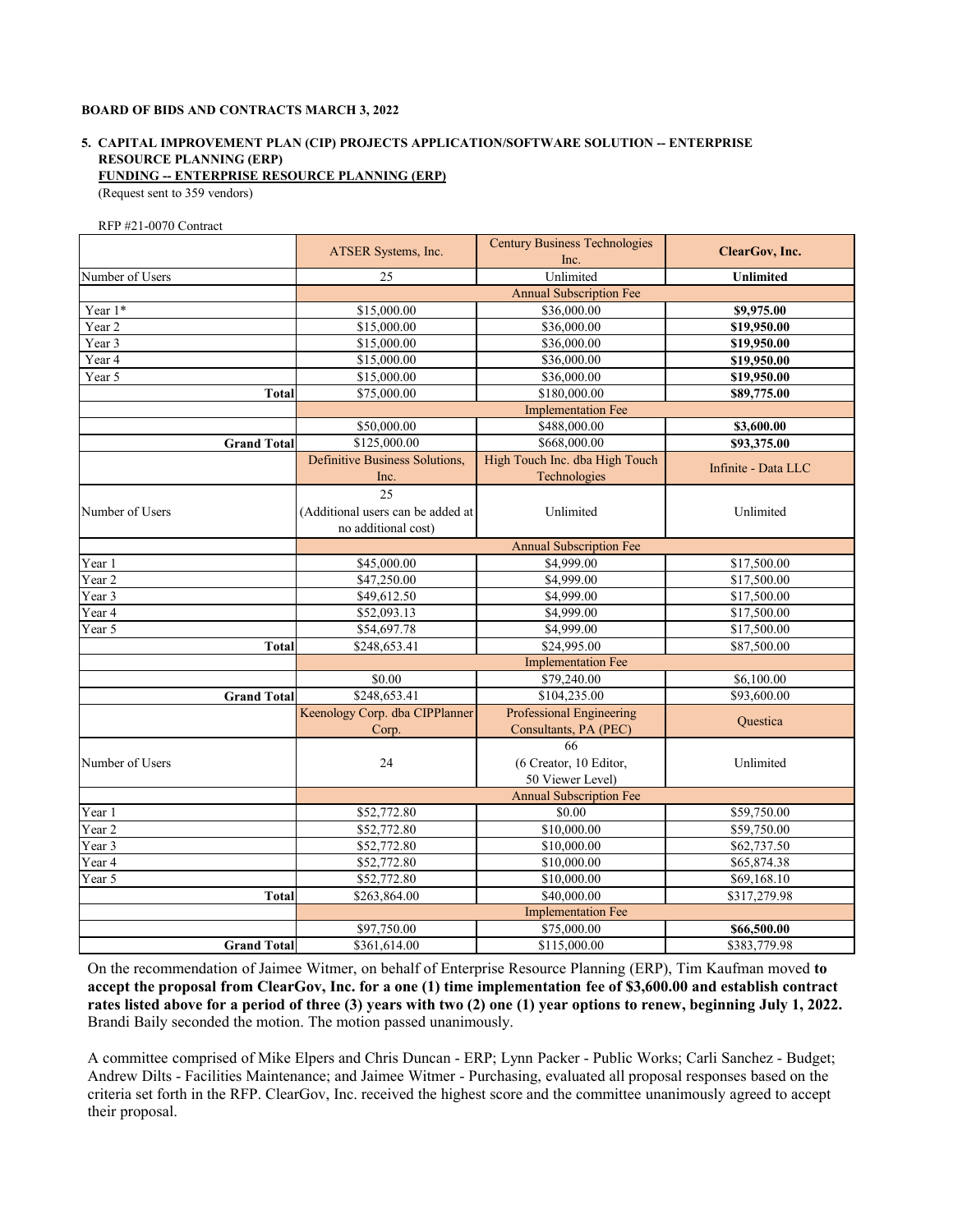The county's current Capital Improvement Plan (CIP) application utilizes .NET software developed in-house to replace excel spreadsheets in 2012 and Crystal Reports to create pages for the annual budget book. The application has been problematic to maintain over recent years and creating the budget book reports has been difficult to complete. The ClearGov, Inc. solution is cloud based, with much better reporting options. It will eliminate the current application entirely, remove Crystal Reports as the vehicle for producing budget pages and has the possibility of eliminating the need and expense of other applications used by Public Works (Plan-It!). Approximately 250 projects are contained in the current system with some projects replicating as ongoing projects year after year without a completion date.

Notes:

pp of the

\*Due to the start date of July 1, 2022, the annual subscription fee for the first year will be a six (6) month pro-rated cost of \$9,975.00.

I would like to start with saying this is a proposal not a bid. Proposals are scored based on criteria set forth in the RFP. There are five (5) components to this RFP.

| Component                                                           | Points |
|---------------------------------------------------------------------|--------|
| A. Ease of use. Intuitive design                                    | 25     |
| B. Ability to replicate/replace current system                      | 10     |
| C. Hosted versus on-premise (preference given to a hosted solution) |        |
| D. Ability to meet requested enhancements listed in section V       | 30     |
| E. Overall cost                                                     | 30     |
| Total Points                                                        | 100    |

# **Questions and Answers Questions and Answers**

Greg Gann: It is fair to say that the existing solution capacity has been exceeded and this solution would be a dramatic improvement over the process, correct?

Mike Elpers: Yes, that is correct. The current solution has been around for about 15 years and has proven to be, as Jaimee read, very problematic. Year after year there is always something breaking that we have to fix. We also have problems with rolling projects from one year to the next and we believe this will be a great improvement for us.

Tim Kaufman: Does this product have to interface with our ERP system?

Mike Elpers: It does not. It is a standalone solution that is just purely and entirely used for planning and budgeting of CIP (Capital Improvement Plans) projects.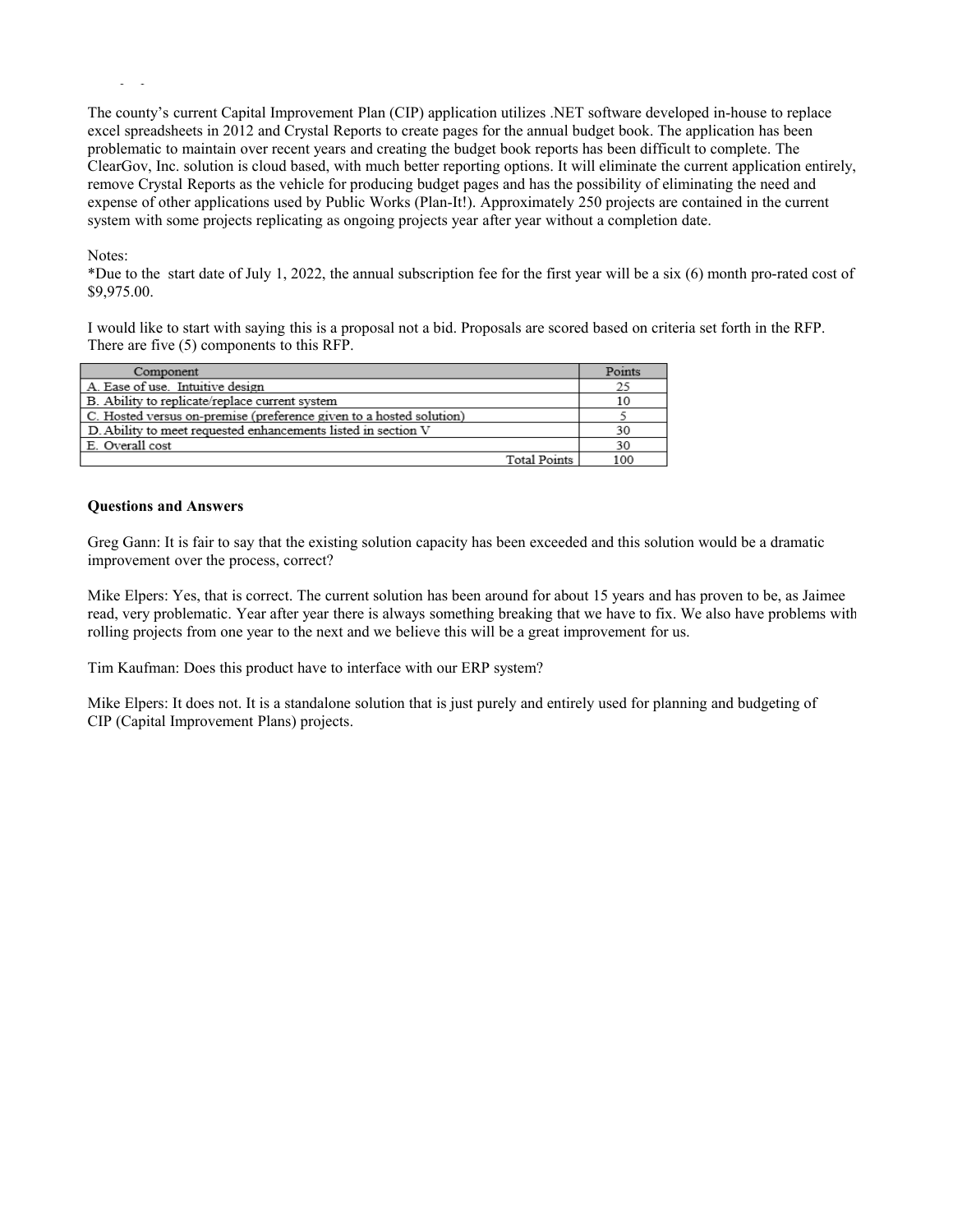#### **FUNDING -- 2022 FORD EXPLORER - UTILITY POLICE INTE, FOR ALL VEHICLES** (Request sent to 96 vendors) **6. 7 EA. MARKED AND 2 EA. UNMARKED POLICE INTERCEPTOR UTILITY VEHICLES -- FLEET MANAGEMENT / SHERIFF'S OFFICE**

| RFB #22-0016 S/C #8000197747 |  |
|------------------------------|--|
|------------------------------|--|

|                                                                    | Don Hattan Ford                        |                                   |                               |  |
|--------------------------------------------------------------------|----------------------------------------|-----------------------------------|-------------------------------|--|
| <b>Description</b>                                                 | Qty.                                   | Price                             | <b>Extended Price</b>         |  |
| 2022 Utility Police Interceptor SUV AWD Vehicles - Marked<br>7 Ea. |                                        | \$41,000.00                       | \$287,000.00                  |  |
| 2022 Utility Police Interceptor SUV AWD Vehicles - Unmarked        | 2 Ea.                                  | \$41,700.00                       | \$83,400.00                   |  |
| Total                                                              |                                        |                                   | \$370,400.00                  |  |
| Make and Model:                                                    |                                        | Ford Police Interceptor           |                               |  |
| Order Cut Off Date:                                                |                                        | N/A                               |                               |  |
| Delivery Date:                                                     |                                        | 90 - 120 Days from order (ETA)    |                               |  |
|                                                                    |                                        | <b>Olathe Fleet Solutions</b>     |                               |  |
| <b>Description</b>                                                 | Qty.                                   | Price                             | <b>Extended Price</b>         |  |
| 2022 Utility Police Interceptor SUV AWD Vehicles - Marked          | 7 Ea.                                  | \$41,463.00                       | \$290,241.00                  |  |
| 2022 Utility Police Interceptor SUV AWD Vehicles - Unmarked        | 2 Ea.                                  | \$41,058.00                       | \$82,116.00                   |  |
| Total                                                              | \$372,357.00                           |                                   |                               |  |
| Make and Model:                                                    | Ford Explorer                          |                                   |                               |  |
| Order Cut Off Date:                                                |                                        | N/A                               |                               |  |
| Delivery Date:                                                     | 90 - 120 Days                          |                                   |                               |  |
|                                                                    |                                        | <b>Rusty Eck Ford, Inc.</b>       |                               |  |
| <b>Description</b>                                                 | Price<br><b>Extended Price</b><br>Qty. |                                   |                               |  |
| 2022 Utility Police Interceptor SUV AWD Vehicles - Marked          | 7 Ea.<br>\$40,197.00<br>\$281,379.00   |                                   |                               |  |
| 2022 Utility Police Interceptor SUV AWD Vehicles - Unmarked        | 2 Ea.<br>\$40,922.00<br>\$81,844.00    |                                   |                               |  |
| Total                                                              |                                        |                                   | \$363,223.00                  |  |
| Make and Model:                                                    | <b>2022 Ford Police Utility</b>        |                                   |                               |  |
| Order Cut Off Date:                                                | <b>N/A from Ford Fleet</b>             |                                   |                               |  |
| Delivery Date:                                                     | <b>26-28 Weeks</b>                     |                                   |                               |  |
|                                                                    |                                        | Hatchett Hyundai East             | <b>Masters Transportation</b> |  |
| No Bid                                                             |                                        | Midway Motors of Hutchinson       | Orr Nissan of Wichita, Inc.   |  |
|                                                                    |                                        | Stuteville CBG of Ponca City, LLC | Subaru of Wichita             |  |
|                                                                    | The P1 Group                           |                                   |                               |  |

On the recommendation of Britt Rosencutter, on behalf of Fleet Management and Sheriff's Office, Jeff Bush moved to **accept the low bid from Rusty Eck Ford, Inc. in the amount of \$363,223.00.** Greg Gann seconded the motion. The motion passed four out of five with Tim Myers abstaining.

These are pursuit vehicles, so they must be able to perform at high rates of speed and maneuverability. The Sheriff's Office uses these vehicles to overtake speeding traffic violators, engage in vehicle pursuits, patrol the county, and respond to calls for service regardless of environmental conditions.

## **Vehicles being replaced:**

| 3870 | 2014 Chevrolet Tahoe       | VIN#1GNLC2E01ER207581         | Points $-20$   | Mileage - 129,961                         |
|------|----------------------------|-------------------------------|----------------|-------------------------------------------|
| 3883 | 2014 Dodge Charger PP      | VIN #2C3CDXKT6EH288454        | Points $-18.3$ | Mileage - 156,025                         |
|      | 3906 2015 Dodge Charger PP | VIN #2C3CDXKT3FH891539        | Points $-18$   | Mileage - 149,838                         |
|      | 3909 2015 Dodge Charger PP | VIN #2C3CDXAT0FH890365        | Points $-16.8$ | Mileage - 139,487                         |
|      | 3912 2015 Dodge Charger PP | <b>VIN #2C3CDXAT6FH890368</b> | Points $-18.1$ | Mileage - 158,408                         |
|      | 3914 2015 Dodge Charger PP | VIN #2C3CDXKT1FH891538        | Points $-16.9$ | Mileage - 157,520                         |
|      | 3927 2016 Dodge Charger PP | VIN #2C3CDXKT3GH277656        | Points $-18.2$ | Mileage - 129,269                         |
|      | 3866 2014 Chevrolet Tahoe  | VIN #1GNLC2E00ER170927        | Points $-17.8$ | Mileage - 147,190                         |
|      | 3853 2013 Dodge Charger PP | VIN #2C3CDXAG1DH542770        |                | Points $-13.5$ Mileage - 95,510 (Totaled) |
|      |                            |                               |                |                                           |

Notes:

These are replacement vehicles for the Sheriff's Office. Surplus vehicles will be sold on Purple Wave, Inc.